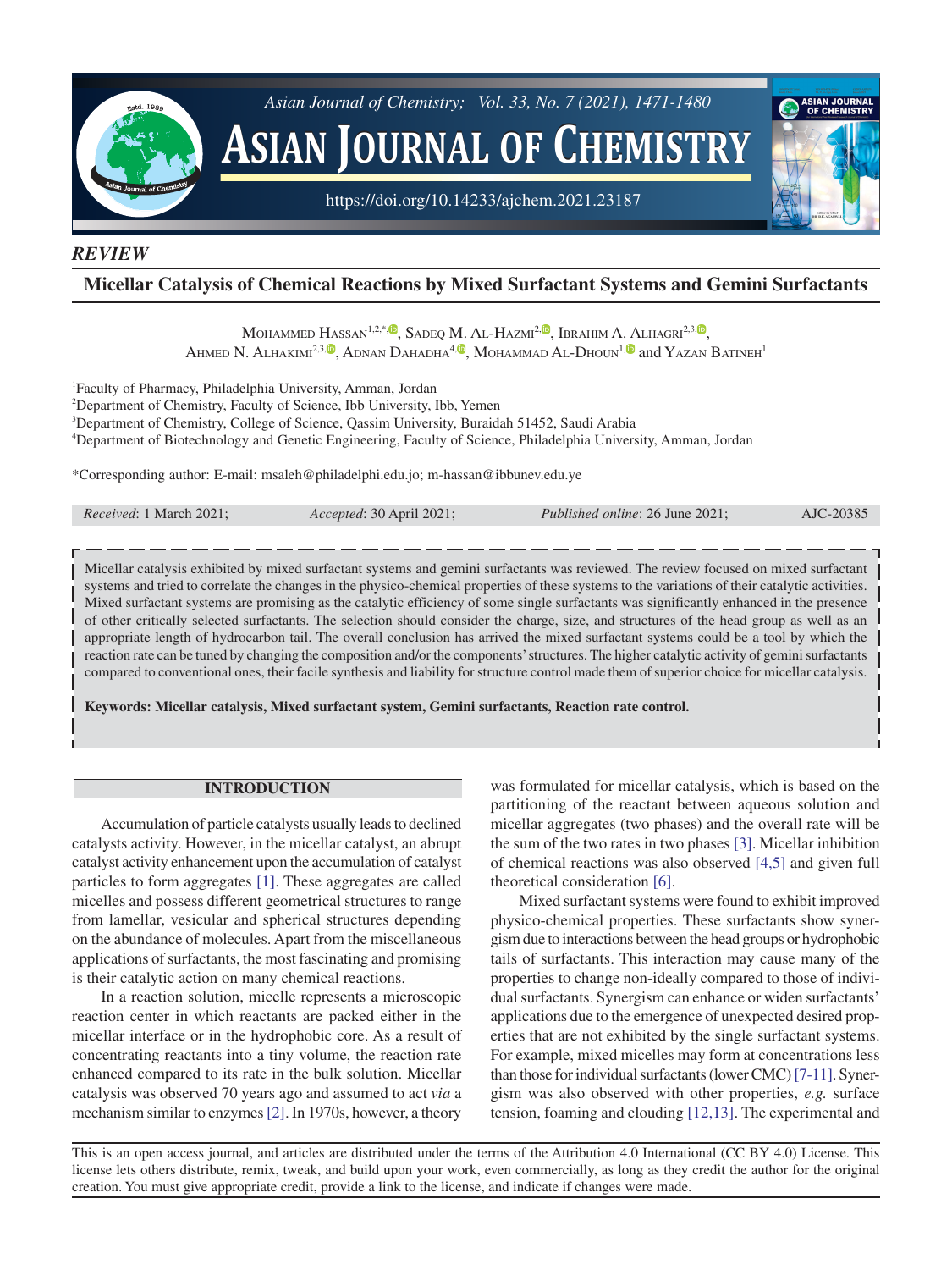theoretical aspects for synergetic interaction in mixed surfactant systems were discussed in detail [\[14-19\].](#page-8-0) The formation of mixed micelles surges if attractive interaction between the components of the mixed system dominates. Demixing can also occurs due to electrostatic repulsion or steric interactions between hydrophilic groups leads to immiscibility [\[16\].](#page-8-0)

Mixed surfactant systems are expected to form mixed micelles (Fig. 1a) once a critical micelle concentration is reached. However, in addition to the dispersing aggregation number commonly observed in micelles of single surfactants, a diversity in micellar composition was observed with mixed surfactant systems [\[17\].](#page-8-0) For example, two breakpoints were observed in the surface tension *versus* concentration plots of 3,6,9-trioxaicosanoate (TOI)- $C_{12}E_{20}$  and were attributed to two CMCs of two mixed micelles; one of them is TOI rich and the other is  $C_{12}E_{20}$ rich [\[18\].](#page-8-0) Mixed micelles can form in the mixtures of surfactants and non-surfactant forming amphiphilic molecules [\[19\].](#page-8-0)

The behaviour of micellar catalysis of surfactant mixed systems cannot be anticipated easily as the number of variables that contribute to it is so numerous. Two surfactants of the same type of head groups and hydrocarbon chain lengths but with different counterions (for example, DTAB and DTAC) need not show the same behaviour [\[20\]](#page-8-0). In some cases, surfactant, when added to a ligated catalyst that can form mixed micelles, an enhancement of reactivity is observed. Kalsin *et al*. [\[21\]](#page-8-0) reported the effect of added surfactants (cationic, anionic and zwitterionic) in the catalytic properties of ruthenium surfaceactive complexes RuL<sup>n</sup> on the transfer hydrogenation of ketones in water [\[21\].](#page-8-0) It is observed that careful selection of surfactant may enable control of hydration of mixed micelles and control the reaction rate. In particular, RuL<sup>n</sup>, which is not capable of forming single micelles, its activity was increased substantially when mixed with anionic surfactants.

Gemini or dimeric, surfactants are amphiphiles that possess two heads and two tails. The two parts are linked at or close to the head groups by a relatively shorter chain called a spacer.

These materials were synthesized for the first time by Menger & Littau [\[22\].](#page-8-0) Gemini surfactants form micellar aggregates at a specific concentration (CMC) like the conventional aggregates. CMCs of gemini surfactants are usually much lower than those of their corresponding monomerics [\[23,24\]](#page-8-0). The micelle structure formed by gemini surfactants may adopt varieties of structures that depend on the nature and length of the spacer, nature of head groups and concentration of the surfactant in the solution. Still, the spherical structure is the most common, particularly at low concentrations (Fig. 1b) [\[25\].](#page-8-0) The lower viscosity of gemini surfactant solutions and their wide range of hydrophilic-lipophilic balance (HLB) made them of broader applications compared to their conventional counterparts.

In the current review, we report a survey of directions by which micellar catalysis was evolved. Since using a conventional single surfactant system has been reviewed extensively, some examples [\[26-28\],](#page-8-0) we chose to track the progress in two directions: mixed surfactant systems and gemini surfactants.

Various aspects of mixed surfactant systems and gemini surfactants such as classification, physio-chemical properties and applications were already reviewed in several articles [\[22-](#page-8-0) [24,29-31\]](#page-8-0). However, there are no comprehensive reviews found in the literature devoted to the micellar catalysis of chemical reac-tions by these two types of catalytic systems. This was the motivation for us to undertake this review work and devote it to the micellar catalysis by mixed surfactant systems and gemini surfactants. A critical method is followed, *i.e.*, upon reporting any work in these two fields, its results are presented and discussed with reference to each system's physicochemical properties which might also be investigated in the same work or others found in the literature.

**Catalysis by mixed surfactant systems:** It is appropriate to disclose the catalytic activity of mixed surfactant systems based on their components' categories. So, the discussion is sub-divided depending on the type of surfactant pair involved in the mixed system.



Fig. 1. General micellar structures of mixed surfactant system (a) and gemini surfactant (b)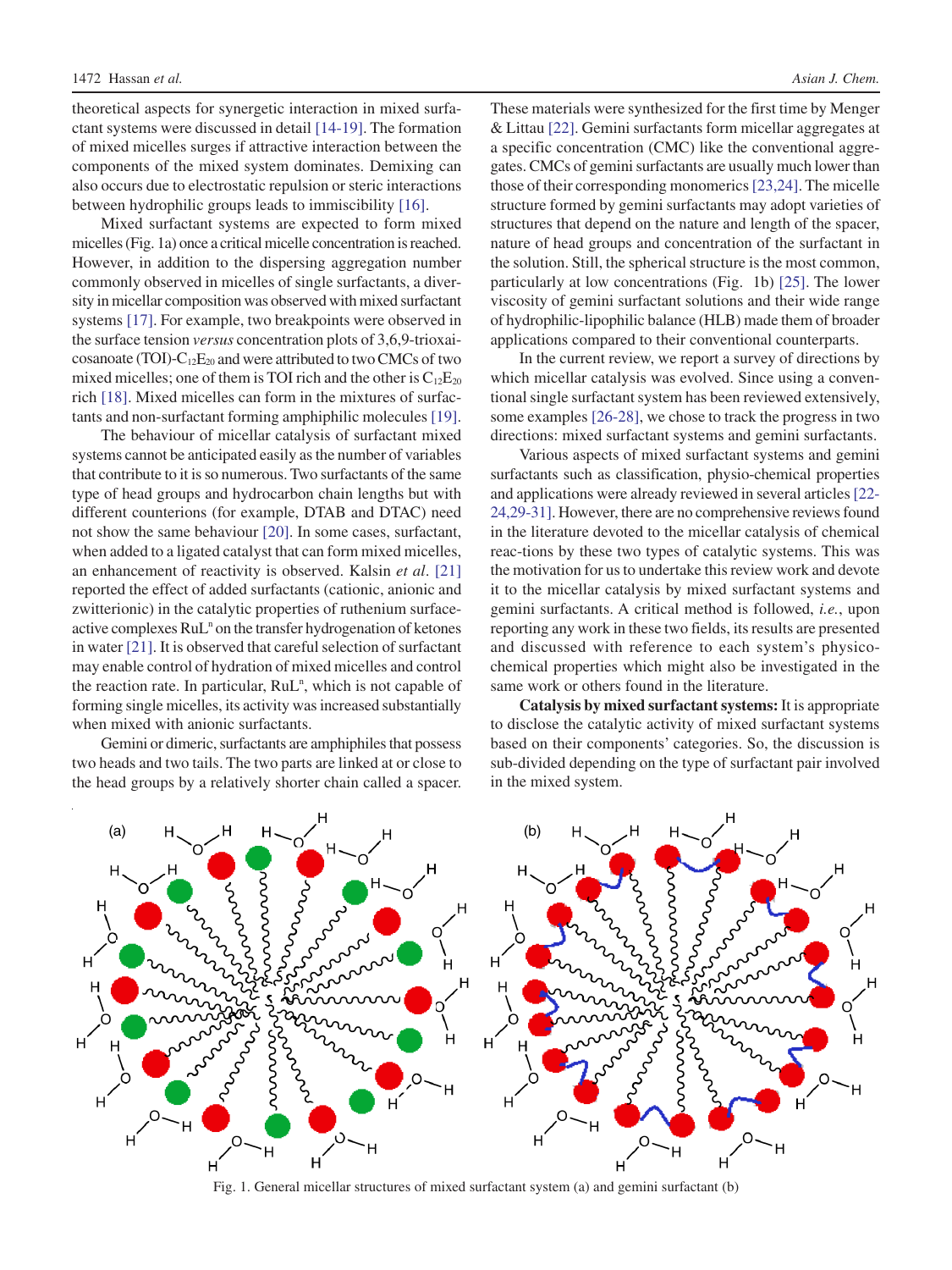**(a) Catalysis by anionic-non-ionic mixed systems:** The interaction among molecules of a mixed system is not the same for all types of molecules, so there will be a net interaction and a prevailed departure from ideality. This behaviour reflects itself in the physico-chemical properties of these systems in terms of synergism phenomena. For example, in the mixture of anionic SDS and non-ionic sugar-based dodecylmalono*bis*-*N*-methylglucamide (DBNMG), the aggregation number measured by time-resolved fluorescence quenching (TRFQ) at 45 ºC was found to increase from 48 of pure SDS to 63 with 36 mol% DBNMG and then diminished to 49 for pure DBNMG [\[32\].](#page-8-0) This increased aggregation number relative to those of single surfactants is a result of synergetic interaction. Synergism arises due to the non-ideality behaviour of mixed systems. The increased aggregation number is one of several physicochemical properties that could be improved in the mixed system relative to those of single surfactants. This desired improvement may make mixed systems more efficient to catalyze the chemical reactions. Nevertheless, one should be careful as mixing may lead to antagonism (positive deviation from ideality), resulting in a change of micellar action to a non-desirable direction. Eventually, the critical selection of the components of mixed surfactant systems is essential for obtaining the desired outcome properties.

The presence of an anionic surfactant in the reaction in which one of the reactants is negatively charged results in repulsion between the hydrophilic micellar interface and the reactant, and eventually keeps the latter away from the Stern layer. Therefore, the presence of anionic surfactant inhibits the reaction. The addition of a second neutral molecule can modify the micelle's surface charge, allowing the nucleophile to disclose to the proximity of the Stern layer. An example of this type of catalysis is *N*-methyl-*N*-nitroso-*p*-toluene sulfonamide (MNTS) hydrolysis in a basic medium. The presence of SDS inhibited the reaction rate, but when cyclodextrin was added, the rate increased with increasing SDS concentration, reached a maximum, after which it declined to the normal value with a continuing addition of SDS [\[33\].](#page-8-0)

Davies & Foggo [\[34\]](#page-8-0) also reported more interesting results for mixed SDS-Brij-35 catalyzed the nucleophilic substitution reaction of *m*-chloroperbenzoic acid (mCPBA) with iodide [\[34\].](#page-8-0) The reaction rate showed ascending behaviour with total surfactant concentration as far as the SDS mole fraction is  $\leq 0.2$ (catalytic effect). For SDS mole fraction > 0.2, the curve exhibited descending with the total concentration of surfactant (inhibitory effect). The authors calculated the micellar association constants of reactant (mCPBA) and the transition state using a multiple micellar pseudo-phase (MMPP) model to explain the results. The micellar's catalytic effect occurred because the micellar association constant is higher with transition state than that with mCPBA. The inhibitory effect was observed because the micellar association constant with mCPBA is higher than the transition state.

In another work by Muñoz *et al.* [\[35\]](#page-8-0), the mixed system SDS-Brij-35 did not produce a significant change in the micellar catalytic profile of the hydrolysis of phenyl chloroformate in comparison to those of pure surfactants. In this work, hydroxide ions were biased by adding very dilute solutions of HCl or HBr to assure the reaction occurs only with water molecules. As a result, a general descending trend of rate constant was observed irrespective of the type of micellar system used. This observation was attributed to depletion of water from the micellar interface and not the surfactant head group's charge kind only. Of course, the charge had its impact, but the dominant factor was the change in dielectric properties within Stern-layer.

In an attempt to study the catalytic properties of a mixed surfactant system on a specific reaction, it is interesting to look at the catalytic profile of the individual components. Torres *et al.* [\[36\]](#page-8-0) investigated the catalyzed hydrolysis of *p*-nitrophenyl perfluoroctanoate (PNPF) by mixed systems SDS-(perfluorononanoic acid, PFNA and PFNA-Brij-35 at pH 6.0 [\[36\]](#page-8-0). The catalytic profiles of the three pure surfactants (SDS, PFNA and Brij-35) had already been reported by the same group [\[37\].](#page-8-0) The substrate was reported to show self-aggregation and therefore competes with hydrolysis. Brij-35/PFNA mixed system showed two CMCs corresponding to micellization at lower mole fraction PFNA and a change in micellar morphology at higher PFNA mole fraction [\[38\].](#page-8-0) Consequently, the variation in the reaction rate with total surfactant concentration and fixed mole fraction of PFNA mimicked the surface properties of the mixture; it showed diminishing before  $CMC<sub>1</sub>$ , rise between  $CMC_1$  and  $CMC_2$ , and finally decreased markedly after  $CMC<sub>2</sub>$ . The inhibition effect at low and high total surfactant concentration may be attributed to substrate association with  $PFNA$ . Between  $CMC<sub>1</sub>$  and  $CMC<sub>2</sub>$  PFNA molecules are selfassociated in micellar entities, leaving a chance for the substrate to associate with some rich Brij-35 aggregates, resulting in rate enhancement. However, at fixed total surfactant concentration, the rate diminished with increasing the mole fraction of PFNA. The SDS/PFNA mixed system though it had single CMC, the catalytic behaviour was not much different. It showed a decrease in the rate constant with the PFNA mole fraction at fixed total surfactant concentration. Nevertheless, when changing the total surfactant concentration at a fixed PFNA mole ratio, the rate increased to a maximum. It then descended to a value comparable to that of the more abundant component. Demixing of the two surfactants at high PFNA mole fraction was suggested. Torres *et al.* [\[39\]](#page-8-0) also attempted to study the same mixed systems' effect on the rate of hydrolysis of phenyl trifluoroacetate in a neutral water medium. The reaction was found to be inhibited in the presence of PFNA-Brij-35 when the total surfactant concentration higher than CMC. Below CMC, the rate constant was not affected by the variation of total surfactant concentration. Though the mixed system exhibited two CMCs as indicated above, the rate constant responded only to the higher CMC. In the range of first CMC, the rate constant did not show any significant variation. The two single surfactants were found to inhibit the reactions as well. The explanation given for the inhibition is that the presence of surfactants, particularly in a concentration above CMC, decreased the substrate's abundance in the aqueous medium. The pseudo-phase separation model's indicated a negligible contribution of the associated surfactant-substrate rate to the reaction's overall rate.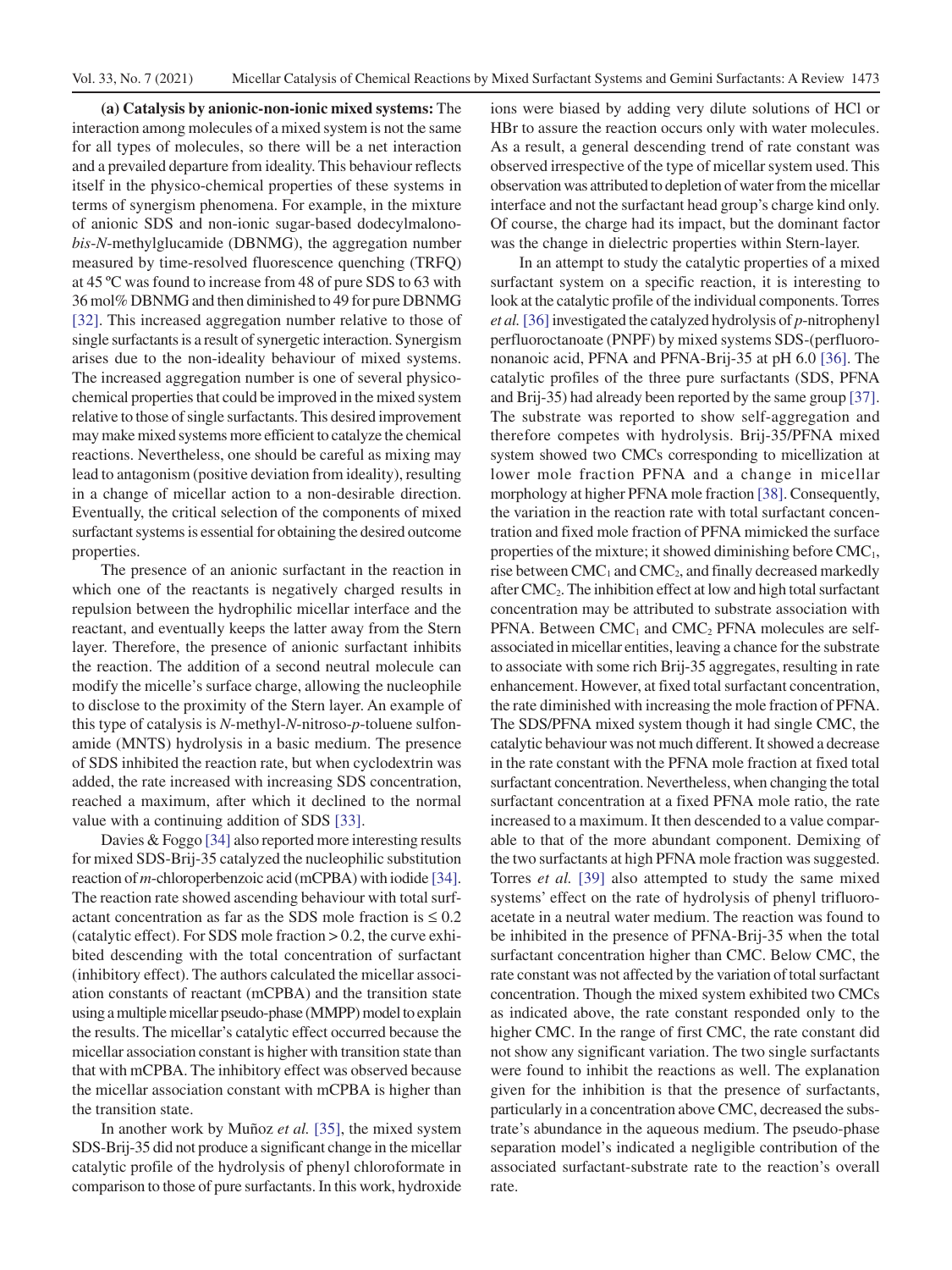Acharjee *et al*. [\[40\]](#page-8-0) used the mixed system SDS-TX-100 to catalyze the oxidation of isoamyl alcohol by chromic acid. Measurements of rate constants were performed for concentrations above CMCs of the two surfactants. The catalytic behaviours of single surfactants were also investigated for comparison. Surprisingly, SDS was more effective than TX-100, though the CMC of TX-100 is much lower than that of SDS as measured. This unanticipated result was explained by that the active oxidant species is the fully protonated Cr(VI), i.e.  $H_2CrO_4$  or  $H_3CrO_4^+$ . The neutral or positive charge provided an environment that allowed the oxidant to be within the vicinity of the SDS micelle's negative Stern layer and to be closer to the hydroxyl group of the substrate located within the palisade layer. The catalytic activity of mixed micelle showed slightly lesser activity than those of pure surfactants. However, the rate constant was enhanced when the concentration of one of the surfactants was increased with a fixed concentration of other.

Kinetic synergism usually is exhibited profoundly in specific compositions of mixed surfactants. Rose *et al*. [\[41\]](#page-8-0) studied the two mixed systems SDS-TX-100 and SDS-Tween-20 catalyzed the oxidation reaction of  $[Fe(NN)_3]^{3+}$  with phenylsulfinylacetic acid (PSSA). The systems that possessed the composition (3:1) showed rate constants higher than those by pure surfactant, whereas other tested compositions showed lower activity than pure SDS.

The SDS-TX-100 system was used to catalyze the reaction between malachite green (MG<sup>+</sup>) and nitrite ions [\[42\].](#page-8-0) Here, SDS caused an inhibition effect on the rate constant, where the reaction rate regularly declined with the addition of SDS. On the other hand, presence of TX-100 with SDS in the mixed system enhanced the rate constant and the enhancement became more pronounced with increasing TX-100 in the system. SDS micelle's negative charge effectively repelled nitrite ion apart from MG<sup>+</sup> solubilized in the hydrophobic micelle core.

**(b) Catalysis by cationic-non-ionic mixed systems:** It was reported that the catalytic activity observed during the oxidation of hydrocarbons in the presence of a cationic surfactant to be due to mixed micelle of the surfactant with hydroperoxides (ROOH ) formed in the first reaction step [\[43\].](#page-8-0) Hydroperoxides behave as non-ionic surfactant molecules [\[44\],](#page-8-0) associate with the cationic micelles to form mixed micelles that accelerate hydroperoxides' conversion into free radicals required to speed up the overall rate of the reaction. Interestingly, anionic surfactants do not catalyze hemolytic decomposition and are therefore, considered as antioxidants for alkyl aromatic hydrocarbons [\[45\].](#page-8-0) It seems that the net charge of the micelle surface is the controlling factor in mixed micellar catalysis of reactions involving free radicals. In agreement with this conclusion, Baglioni *et al.* [\[46\]](#page-8-0) found that a net positive charge on the mixed micellar surface facilitates the escape of electrons from photogenerated cation radicals of *N,N,N',N'*-tetramethylbenzidine. Using electron spin echo modulation (ESEM) and electron spin resonance (ESR), they found that the yield of photogenerated cations was significantly enhanced in the presence of mixed nonionic-cationic surfactants of DTAC and  $C_{12}E_6$  with the increasing mole fraction of cationic surfactant beyond 0.6. Lesser mole fraction of cationic surfactant or negatively charged

mixed micelle of  $SD/C_{12}E_6$ , appeared not to affect the reaction rate.

Variations in the mixed surfactant system composition may results in changing of the reaction phase. This conclusion was reported by Dar *et al.* [\[47\]](#page-8-0) from their investigation on the effect of the presence of the mixed system  $CTAB/C_{12}E_8$  on the rate of the reaction between *t*-butylhydroquinone (TBHQ– ) with 4-hexadecylbenzenediazonium  $(16-ArN<sub>2</sub><sup>+</sup>)$ . The pseudofirst-order kinetic data of the reaction changed from the monoexponential and tend to follow the biexponential model with decreasing the mole fraction of  $C_{12}E_8$  from 1 to 0. The results were interpreted by the progressive change from the monophasic to the biphasic mechanism with decreasing the mole ratio of  $C_{12}E_8$ . The suggested mechanism assumes that the reaction occurs in the interface region, where many factors may contribute to the overall reaction rate. The authors utilized chemical trapping to evaluate the molarities of water molecules, bromide ions and hydrogen ions at the interface region. Sudden change in these quantities occurred close to the  $C_{12}/E_8$  mole fraction of 0.6, which agreed with the observed breaks in the reaction rate- $C_{12}/E_8$  mole fraction curves. These breaks correspond to the composition at which the major conversion from the monophasic to biphasic mechanism occurred. The presence of the biphasic reaction path was attributed to a complex mechanism of the reaction that involves the formation of diazoether intermediate, which is subjected to either reversible reaction to form the reactants or decomposition to end with the products. The formation constant of the complex was high as far as  $X_{CTAB}$  $> X_{C_12E_8}$ , but decreased gradually with increasing the mole fraction of  $C_{12}E_6$ .

An interesting idea in employing micellar catalysis is to use the cationic surfactant to catalyze a reaction in which one of the reactants is the surfactant's counter ion. The typical example of this type is the nucleophilic substitution reaction on methyl 4-nitrobenzenesulfonate (MNBS) with chloride ion catalyzed by the cationic surfactant CTAC and the mixed system CTAC/Triton X-100 solution [\[48\].](#page-8-0) For mixed CTAC/ Triton X-100, CMC decreased with increasing Triton X-100, and the system was found to deviate negatively from ideality. Increasing the mole fraction of Triton X-100 results in slowing down the reaction. This result was justified by the more inclusion of Triton X-100 into the micelle, decreasing the counter ion's abundance (nucleophile) in the micellar interface. Similar observations were found for mixed  $CTAB-C_{10}SO$  surfactants catalyzed nucleophilic substitution reaction of methyl naphthalene-2- sulfonate with Br– [\[49\].](#page-8-0) The CMC profile, however, was different. The increased mole fraction of  $C_{10}SO$  in the mixed system raised CMC moderately with smaller  $C_{10}SO$  mole fractions and sharply with higher mole rations. This variation of CMC was attributed to the higher CMC of  $C_{10}SO$  than that of CTAB.

A typical example of the competition between the electrostatic and hydrophobic properties in mixed surfactant systems is methyl violet hydrolysis in an alkaline medium catalyzed by CTAB-TX-100 system [\[50\]](#page-8-0). The electrophile (methyl violet cation) tends to solubilize better in the more hydrophobic micellar core, whereas hydroxide ion favours more positively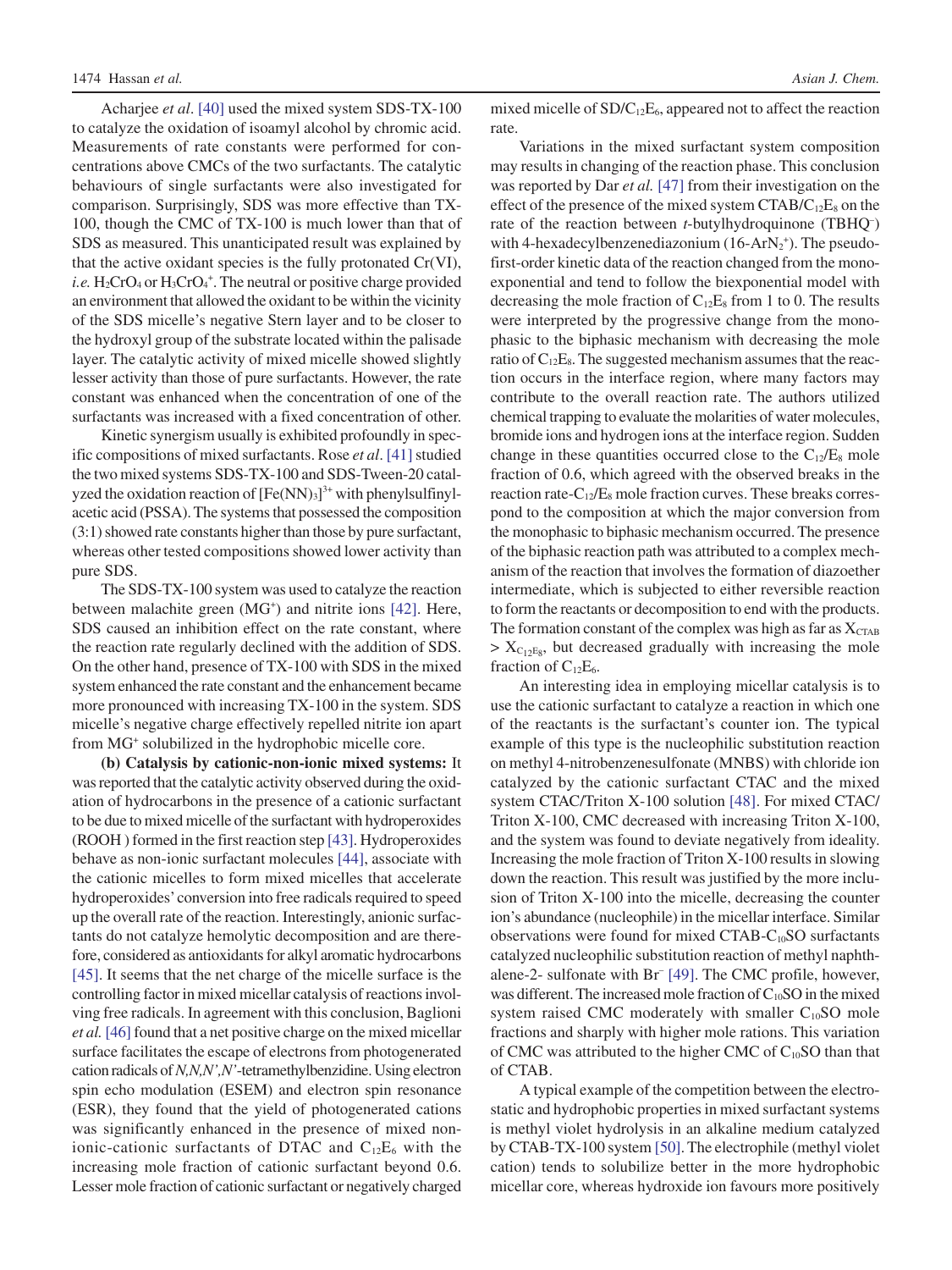charged micelle. Hence, TX-100 rich micelle will be favourable for the electrophile, while the nucleophile will prefer the CTAB rich micelle. The physico-chemical properties of CTAB-TX-100 mixed system showed synergism with positive deviation from ideality throughout the whole mole fraction range and the formation of mixed micelles was confirmed [\[51-53\].](#page-8-0) Singh & Srivastava [\[50\]](#page-8-0) reported that incorporating TX-100 into the micelles of CTAB resulted in diminishing the maximum rate constant of the reaction. This effect continues with the rising content of TX-100 in the mixture. These observations were justified by the decreased positive charge density of mixed micelle with increasing the fraction of neural TX-100. However, the authors omitted the strong enhancement in rate constants observed at lower CTAB concentration, which may be attributed to the synergism on the critical micelle concentration. Although the presence of TX-100 lowered the charge density of mixed micelle, it lowered the CMC of the system, which was considered as the concentration at which the rate constant started to rise sharply. The literature reported CMCs of CTAB and TX-100 in aqueous solution are 0.29 mM [\[54\]](#page-8-0) and 0.9 mM [\[55\].](#page-8-0) Due to synergism resulting from the net attraction, the CMC is expected to be very close to the more hydrophobic component. This behaviour manifests itself in the catalytic profile as an earlier enhancement in the rate constant compared to that in the absence of TX-100.

Ghosh *et al.* [\[56\]](#page-8-0) reported the kinetic catalytic data of the binary cationic-nonionic mixed system CTAB, TTAB, CPC as cationic surfactants, and Brij-35 and TX-100 as non-ionic surfactants. These systems were employed to catalyze the acid hydrolysis of *N*-phenylbenzohydroxamic acid (PBHA), *N*-*p*tolylbenzohyroxamic acid (*p*-TBHA), acetohydroxamic acid (AHA) and benzohyroxamic acid (BHA) [\[56\]](#page-8-0). The CMCs of various mixed systems were measured by conductivity method, but the obtained values were much lower than those reported in other literature sources. The experiments were carried out for a 1:1 mole ratio in each mixed system. The overall result in this study is that the various cationic-non-ionic mixed systems showed an inhibitory effect on the titled reactions. Electrostatic interactions have prevailed in these results since hydrolysis in an acidic medium means that  $H^+$  plays a crucial role in the mechanism. The positively charged H<sup>+</sup> did not favour the positively charged micelle interface, which was acquired from the presence of cationic surfactants. Evidence that supports this explanation is the more powerful inhibition when mixed cationiccationic (CTAB + CPC) mixed system was used. Further, a catalytic effect on these reactions was observed when a single SDS was used.

For nucleophilic substitution, it is clear that the cationic surfactants are favoured. The rate of the reaction increases with increasing the hydrophobic and charge density of the micellar surface. The nature of the head group does not have a decisive role. Using quantitative structure-property relationship (QSPR) Mozrzymas [\[57\]](#page-8-0) found that the nature of the head group did not significantly affect the charge of the head group of quaternary ammonium based cation surfactants. However, for product selectivity, the mixed cationic-nonionic surfactant can be used to tune the reaction outcome toward a specific

product. The choice of non-ionic surfactant would also be critical. Zakharova *et al.* [\[58\]](#page-8-0) studied the catalytic effect of the mixed system CTAB-Brij-97 on the reaction of hydrolysis of ethyl *p*-nitrophenyl chloromethyl phosphonate (EPNCP) in a basic medium. The analysis of the physico-chemical properties of these systems revealed a negative deviation from ideality with an interaction parameter (β) of -4.6. The resultant mixed micelle was found to be enriched with Brij-97. Single CATB exhibited a catalytic effect on the reaction, while Brij-97 did not induce any effect on the rate constant. The maximum rate constant of each composition of the mixed system increased with the increased mole fraction of non-ionic surfactant. The absence of a significant effect of the non-ionic surfactant Brij-97 on the reaction rate was impressive.

On the contrary, mixed CTAB-Brij35 was reported to show peculiar catalytic behaviour that ranged from acceleration to inhibition and even led to stop the reaction at high Brij35 mole fractions [\[59\].](#page-8-0) The overall impact of nonionic surfactant would depend on the hydrophilic-lipophilic balance (HLP). So, based on this, the choice of the type non-ionic surfactant in the mixed system provides additional contribution for tuning the reaction rate.

Butt *et al.* [\[60\]](#page-8-0) investigated the catalytic activity of mixed systems composed of cationic 1-dodecyl-3-methyl imidazolium chloride (DDMIMCl) and non-ionic Brij-56 on the rate of reduction degradation of rhodamine B. DDMIMCl-Brij-56 mixed systems showed higher catalytic activity compared to single solutions of DDMIMCl. The results were explained by the alleviation of DDMIMCl head-head groups repulsion, and the exchanged  $\pi$ -positive charge interactions between rhodamine B and mixed micelles. The observed inhibition at post-micellar concentrations with single DDMIMCl was significantly reduced with the mixed system. This behaviour was in agreement with the change in micellar size measured by dynamic light scattering, which indicated a bigger size of mixed micelles. Further, mixed micelles size continued to increase with the increase of Brij-56. It attained its maximum at 0.2 Brij-56 mole fraction, the composition, which corresponds to the mixed system of the highest catalytic activity.

**(c) Catalysis by anionic-cationic mixed systems:** Ochoa-Solano *et al.*[\[61\]](#page-8-0) reported the catalytic effect of anionic surfactant *N*-α-myristoyl-L-histidine (NMLH), on the hydrolysis of *p*-nitrophenyl acetate. When cetyltrimethylammonium bromide (CTAB) was added, the rate of hydrolysis was enhanced remarkably as well. For the mixed systems of two surfactants, the reaction rate was found to increase with increasing the ratio of CTAB: NMLH. At the ratio of 20:1, the maximum rate constant was attained. CTAB molecules are involved in mixed micelles, decreasing the repulsive interaction between anionic micelle and reactant that inhibits the ester's association within the stern layer. In the mixture of anionic and cationic surfactants, a net attractive interaction dominates and a negative deviation from ideality is expected.

The effect of two types of mixed cationic-anionic systems composed of the cationic surfactants DTAB or DeTAB and the anionic SDS on the rate of complexation reaction between pyridine-2-azo-*p*-dimethylaniline (PADA) and Ni<sup>2+</sup> was reported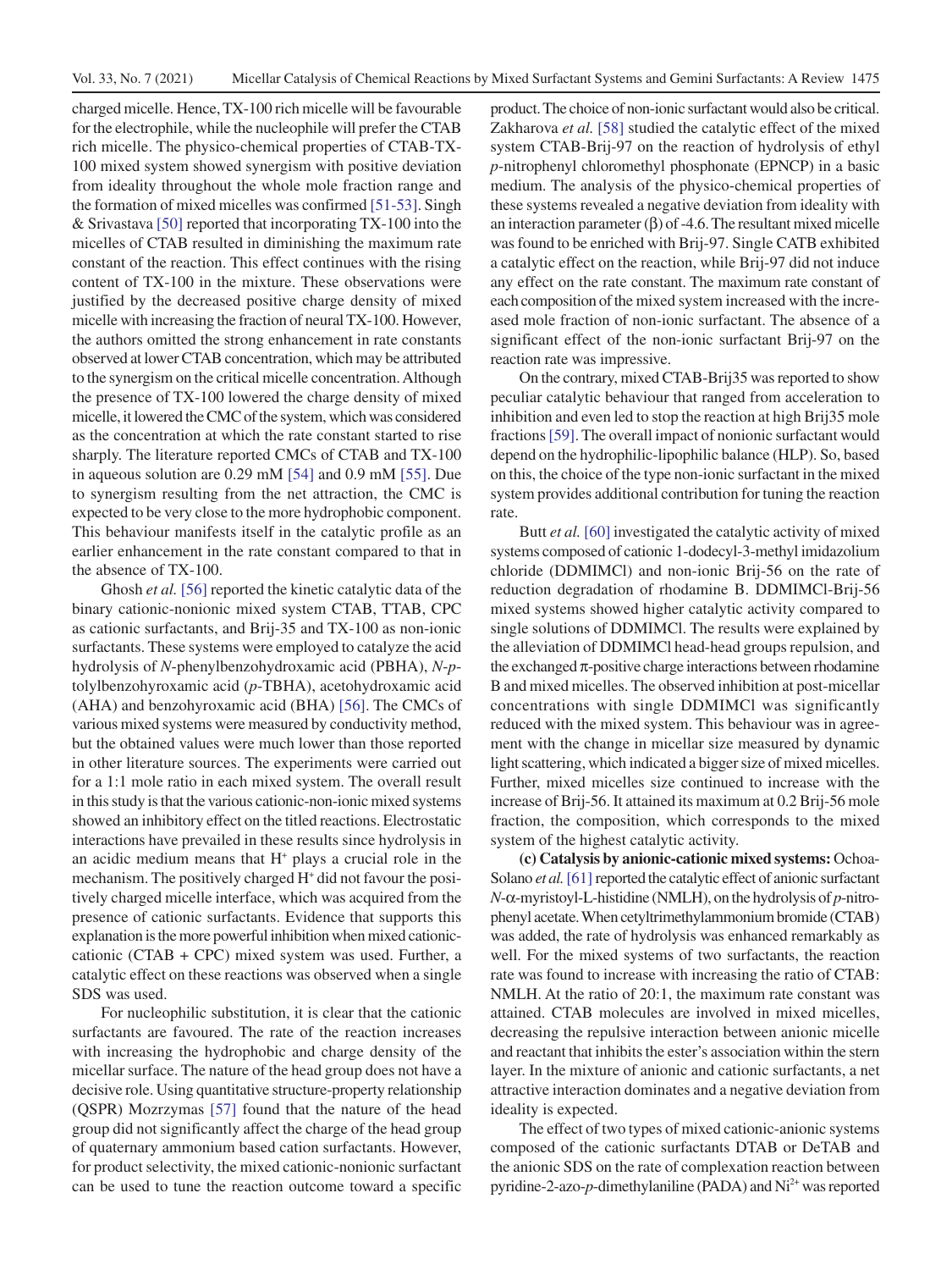by Favaro & Reinsborough [\[62\].](#page-8-0) In one of their previous work, the authors [\[63\]](#page-8-0) found that the presence of a single SDS led to an enhancement of reaction rate with the maximum rate observed near CMC. The overall effect of the addition of either DTAB or DeTAB to SDS was to decrease the catalytic activity of SDS. This inactivation was attributed to the incorporation of positively charged surfactant into the anionic micelle, reduced the affinity of  $N^{2+}$  to the micelle surface that accommodates PADA in its core. Also, solubility measurements that were carried out indicated lesser solubility of the substrate (PADA) into the mixed SDS-DTAB or SDS-DeTAB systems. The authors also discussed the mechanism of mixed micelle formation and assumed that free SDS micelles form first, and then molecules of DTAB/ DeTAB get incorporated within SDS micelle. This mechanism was recently supported by Cui et al. [\[64\]](#page-8-0) using <sup>1</sup>H NMR. They arrived at a general conclusion that micelles of the surfactant that have lower CMC form first, then mixed micelle was formed by incorporating other surfactant molecules into it. The problem with this mechanism is that no clear evidence can be provoked from the behaviour of bulk physico-chemical properties of mixed surfactant systems.

The effect of two mixed systems *viz*. CPB-SDS (CPB = cetylpyridinium bromide) and CPB-DBS (DBS = dodecylbenzene sulfonate) on the conversion of 1-decene to decanal catalyzed by RhCl(CO)(TPPTS)<sub>2</sub>(TPPTS:P(m-C<sub>6</sub>H<sub>4</sub>SO<sub>3</sub>Na)), presented another example of the effect of synergism on the micellar activity [\[65\].](#page-8-0) This reaction had already been reported not to be catalyzed by surfactants other than cationic [\[66\].](#page-8-0) However, the addition of SDS or DBS to the cationic CPB boosted the conversion% about 4-fold that with a single CPB in the same reaction conditions. Also, there was a slight improvement in the regioselectivity toward *n*-decanal. However, if additive surfactant's mole ratio exceeds 0.2, the conversion and regioselectivity started to decline gradually. The physico-chemical properties, CMC and solubility of 1-deodecene in the two mixed systems behaved about the same way.

**(d) Catalysis by anionic-anionic mixed systems:** For mixed systems of the same type of surfactants, the behaviour is expected to be close to ideality. However, the ideal behaviour may be left when the head groups of two-component surfactants are too much different, particularly when one of them is a gemini surfactant. In the latter case, the natures of two surfactants are so different, which may lead to non-ideality. Strong antagonism was observed in the mixture of SDS and sodium salt of *bis*(1 dodecenyl succinamic acid) (NaBDS) [\[67\].](#page-8-0) The interaction results in CMCs of the mixture being higher than that of the more hydrophilic component. The interaction parameter was calculated and found to be of positive value, confirmed the antagonism type interaction. When the mixed SDS-NaBDS used to catalyze the oxidation of D-fructose by alkaline chloramine-T, the rate was less than the algebraic sum of the rate constants when the same concentrations of the two surfactants used individually.

Connolly & Reinsborough [\[68\]](#page-8-0) studied the influence of three mixed systems consists of sodium perfluoroheptanoate (SPFH) with each of three hydrocarbon anionic surfactants sodium decylsulfate (SDeS), sodium nonanesulfonate (SNS), and sodium octanesulfonate (SOS), on the complexation of Ni<sup>2+</sup> with pyridine-2-azo-*p*-dimethylaniline (PADA). The reaction rate in the presence of mixed system SDeS-SPFH showed little effect compared to single SDeS. The maximum rate showed a non-regular variation with DPFH mole ratio with the highest efficiency was found for the composition 1:3. The maximum rate constant of 1:1 composition was in between those of two pure surfactants. For SOS-SPFH mixed system, the composition 1:1 system showed a maximum rate *i.e*. 75% of that of pure SPFH but nine times that of SOS. The same composition of SNS-SPFH showed similar results to those of SOS-SPFH. As each binary mixed system's components possess the same charge, synergism was not observed except slightly with some compositions of SDeS-SPFH system. Also, each of the three mixed systems that were investigated in this work showed a unimolecular behaviour regarding the CMC, *i.e.* they showed single CMCs throughout the complete ranges of compositions.

**(e) Catalysis by cationic-cationic mixed systems:** Hervés *et al.* [\[69\]](#page-8-0) studied the influence of mixed DTAC and OTAC on the rate of hydrolysis *N*-methyl-*N*-nitroso-*p*-toluene sulphonamide in an alkaline medium. The CMCs reported in this work were considered as the concentration corresponds to an initial rise in the rate constant in the curves of observed rate constants *versus* concentration. The CMCs reported were as expected for an ideal mixture and did not show a synergism effect. Hence, the reaction rate as a function of mole fraction of one of the surfactants did not show a remarkable change compared to that of the single surfactants.

The absence of synergism is a characteristic of mixtures of charge-like surfactants. However, synergism can be observed with mixed surfactants of widely different structured head groups despite the charges being identical. Mohareb *et al.*[\[70\]](#page-8-0) employed mixed surfactant systems of the cationic surfactants alkyltriphenylphosphonium bromide  $(C_nTPB, n = 14, 16)$  and cetyltriammonium bromide (CTAB), hexadecyldiethylethanolammonium bromide (C16DEEA) to investigate the micellar catalysis on the *SN*2 reaction between methyl 4-nitrobenzenesulfonate and bromide ion. They observed that mixed systems of similar head groups, namely, C14TPB and C16TPB showed ideal behaviour concerning the observed reaction rate constant. In contrast, mixed systems of different head groups showed a negative deviation in the reaction rate from ideality. The overall observed effect of the mixed system was to make the reaction slower compared to the reaction catalyzed by single surfactants.

**Micellar catalysis by gemini surfactants:** Gemini surfactants contain two hydrophobic tails and two head groups connected with skeletal spacer. Gemini surfactants were included in a separate section, as their catalytic behaviour is more powerful than that of the convenient single surfactant system. However, the mechanism by which the effect becomes more superior somewhat different from that observed with the synergetic effect of mixed surfactant. Here, physico-chemical properties vary with differing spacer structure and length and the kinds of head and hydrocarbon tail. Kumar & Rub [\[71\]](#page-8-0) studied the catalytic effect of gemini surfactants [16-s-16] on the kinetics of the reaction between histidine and ninhydrin in an aqueous solution of  $pH = 5.0$  and 343 K. The measured CMCs of the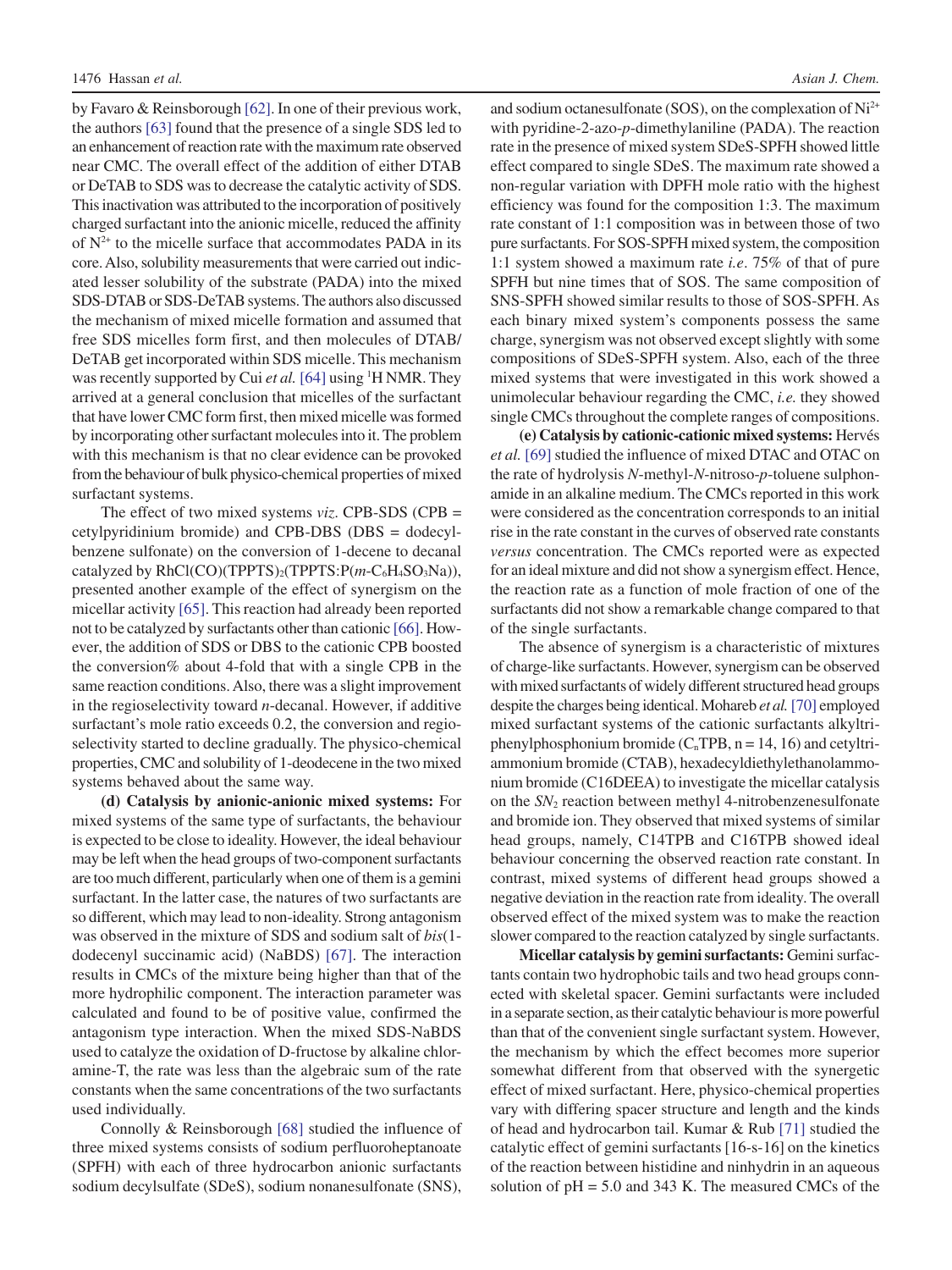gemini surfactants  $16 - s - 16$  ( $s = 4, 5$  and 6) were found to increase with increasing the spacer length. The catalytic activity, however, showed a reverse order to that of CMCs. This behaviour is contrary to the general observation that surfactants' catalytic efficiency of the same head group increases with decreasing the surfactant CMC. Another peculiar behaviour was observed in this work is the continuing post micellar catalytic enhancement. The rate enhancement typically levels off upon reaching the CMC and after that the rate constants either remains unchanged or start to diminish due to dilution.

The presence of surfactants in the aqueous solution may affect acid-base equilibria and pH of aqueous reaction solutions [\[72\].](#page-8-0) Therefore, the micellar catalysis of a reaction with a pHsensitive reactant should be carried out under controlled pH. One of these reactions is the hydrolysis of *p*-nitrophenyl picolinate (PNP) in micellar gemini surfactant media with different hydrophobic tails (16-2-16, 2Br– and 12-2-12, 2Br– ) [\[73\]](#page-8-0). The substrate PNP has different  $pK_a$  values in the two surfactants media and hence its hydrolysis was considered acid-base catalyzed. At controlled constant pH value, the hydrolysis rate showed an enhancement with increasing the concentration of each gemini surfactant. The catalytic efficiency of 16-2-16, 2Br– was more powerful than 12-2-12, 2Br– . The reason behind this difference was attributed to the stronger solubilization of the substrate in the micelle of the more hydrophobic and longer tail (16-2-16, 2Br– ) surfactant.

The length of the spacer has a pronounced effect on the micellar activity of gemini surfactant. One investigation provided evidence for this assumption was reported by Azum & Kumar [\[74\]](#page-8-0). In this study, three gemini surfactants of the same tail length and different spacer length, namely  $16$ -s- $16$  (s =  $4,5$ ) and 6), were used to catalyze the reaction between the dipeptide complex ([Zn(II)-Gly-Leu]<sup>+</sup>) with ninhydrin in an aqueous solution of  $pH = 5.0$ . The CMCs of three surfactants were measured using two techniques, surface tension and electrical conductivity. The CMC was found to increase with the increase in the spacer length. Again, the characteristic catalytic behaviour of gemini surfactant reported above also prevailed in this study; the plots between the rate constant versus surfactant concentration have been divided into three regions; below CMC, near post-CMC and far-post CMC regions. The first two regions resembled the conventional surfactant's general sigmoidal plot but with higher rate constants. However, the substantial enhancement of reaction rate with increasing the surfactant concentration above CMC (third region) was observed only with gemini surfactants. This behaviour was attributed to a change of micelles' morphology with increasing surfactant concentration to a much higher value than CMC. This phenomenon was studied by Brinchi et al. [\[75\]](#page-8-0) using <sup>1</sup>H NMR technique and ascribed to micellar morphology change as evidenced by changes in 1 H NMR line widths. Three regions of micellar catalytic profile of gemini surfactants was observed frequently in similar micellar catalyzed reactions investigations *viz*. decarboxylation of 6-nitrobenzisoxazole-3-carboxylate ion and dephosphorylation of 2,4-dinitrophenyl phosphate dianion catalyzed by gemini surfactants  $pXMo(DDA)_2$ ,  $pXMo(MDA)_2$ ,  $pXMo$ -(CDA)<sub>2</sub> and  $pXDo(TA)_{2}$  [\[75\]](#page-8-0), cyclization of 2-( $\omega$ -bromo-

alkyloxy)phenoxide ions catalyzed by 16-4-6 surfactants differ in the structure of spacer [\[76\],](#page-8-0) reaction of ninhydrin with DLtryptophan catalyzed by 16-s-16 surfactants  $(s = 4.5, 6)$  [\[77\],](#page-8-0) reaction of ninhydrin with the dipeptide (Gly-Leu) in 16-s-16 in surfactants  $(s = 4-6)$  [\[78\],](#page-8-0) reaction of ninhydrin with chromiumglycylglycine complex catalyzed by  $16$ -s-16 surfactants (s = 4,5, 6) [\[79\]](#page-8-0), reaction of ninhydrin with tyrosine catalyzed by 16-s-16 ( $s = 4$ -6) [\[80\]](#page-8-0) and reaction of [Ni(II)-his]<sup>+</sup> with ninhy-drin catalyzed by 16-s-16 (s = 4-6) [\[81\].](#page-8-0)

The physico-chemical properties, and therefore catalytic activity of gemini surfactants, were affected by spacer length and other factors. The micellar geometry is subjected to conformational and morphological change in varying the structure and spacer length to some extent. Ghosh *et al.* [\[82\]](#page-8-0) investigated the catalytic behaviour of two types of gemini surfactants; the first is ammonium based (16-s-16,  $2Br^-$ , s = 3, 4, 6, 12), and the second is pyridinium based  $(12py-n-py12, 2Cl<sup>-</sup>, n = 3, 4)$ , on the hydrolysis of *p*-nitrophenyl acetate (PNPA) and *p*-nitrophenyl diphenyl phosphate (PNPDPP) by hydroxamate ions. The reported values of CMCs of each type of surfactant showed an increase with increasing the spacer length with CMCs of pyridinium-based were about 20-fold those of ammonium based ones. The catalytic activity of surfactants toward PNPA hydrolysis by benzohydroxamate ions as a function of spacer length did not show a significant variation until  $n = 6$ . Increasing the spacer length of ammonium based surfactant further (to n= 12), imposed a significant rise in the rate constant.

Contrary to expectations deduced from CMCs, pyridinium gemini surfactants exhibited higher catalytic activity than ammonium based. For both types, the hydrolysis rate constant was found to increase with the surfactant concentration, reached a maximum and then slightly decreased with further increase in the concentration. It looks that the authors did not extend their study to much higher surfactant concentration than CMCs to observe the frequently reported marked rise in the rate constant [\[61-66\].](#page-8-0) Similarly, the hydrolysis of PNPDPP by different hydroxamate ions in the presence of pyridinium based surfactants showed better performance.

Hydrolysis of PNPA was also studied in an alkaline medium of NaOH in the presence of an ammonium-based Gemini surfactant (12-4-12) in which two amide groups were introduced into its spacer [\[83\]](#page-8-0). The surfactant was synthesized in a twostep procedure and possessed a CMC of 1.9110 mmol L-1. The surfactant showed a significant enhancement of reaction rate with a linear relationship between the rate and surfactant concentration. Besides, the catalytic activity was superior to that of the monomeric CTAB. The study was completely performed at concentrations above the CMC of the surfactant. Also, the structure of the micelle may allow the formation of a relatively bigger size micelle due to the polar spacer. This described micellar structure may delay the saturation of micellar catalytic activity and allow the linear relationship to be observed in the catalytic profile.

A triazole based cationic gemini surfactant (18-triazole-18, 2C– ) was used to catalyze the nucleophilic hydrolysis of 2,4-dinitrochlorobenzene (DNCP) in an aqueous alkaline medium [\[84\].](#page-8-0) In this type of surfactant, the functional atom is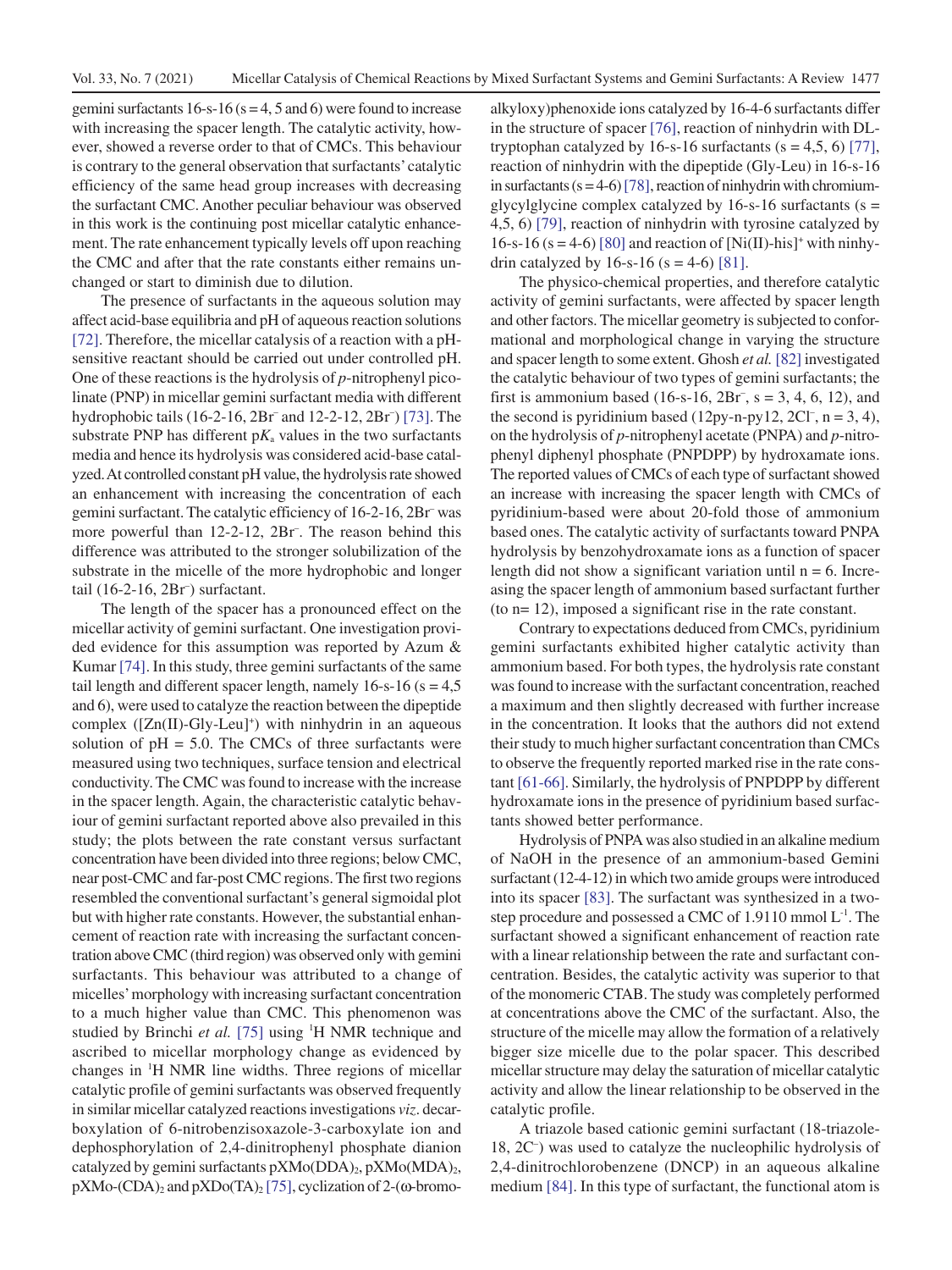the same as that in ammonium-based, but its environment was changed. The work was carried out with CTAB as well for comparison. The reaction rate was found to increase with increasing the concentration of 18-triazole-18, 2C– , reached a maximum and then showed descending with a further increase in concentration. For CTAB, the behaviour at the low surfactant concentration range showed a similar rise, but the curve did not drop and remained without change with further increase in CTAB concentration. The maximum rate attained was slightly higher with the gemini surfactant than CTAB, which was explained by the higher affinity of nucleophile to the head group of gemini surfactant micelles. This result was in agreement with the results obtained from the pseudo phase ion-exchange (PIE) model, which produced a higher binding constant of nucleophile to the gemini surfactant micelle than with CTAB. Moreover, the onset in the rate rise initiated at a much lower concentration with gemini surfactant than CTAB. This can be explained if the CMCs of two surfactants were compared with the onset concentration for each. The CMC values reported in the same reference were 0.19 mM for 18-triazole-18, 2C– and 0.9 mM for CTAB. The ratio is close to 4.7, which is about the two surfactants' ratio of onset concentration values. The descending trend of reaction rate constant at higher concentration was attributed to the substantial increase in gemini surfactant micro-viscosity with a further increase in its concentration.

Similar results were obtained when the two surfactants  $(16-s-16 \text{ MEA } 2Br^-, s = 4 \text{ and } 6)$  were used to catalyze the nucleophilic reaction between the phosphodiester *bis*(4- nitrophenyl)phosphate (BNPP) and the α-nucleophiles hydroperoxide (HOO– ), acetohydroxamate (AHA– ) and butane-2,3-dione monoximate ions (BDMO<sup>-</sup>) [\[85\]](#page-8-0). In this study, the nucleophile is not hydroxide ion as in the work of Qiu *et al*. [\[84\].](#page-8-0) Therefore, the nucleophile is less abundant and the reaction is expected to be more sluggish. Another difference between results of Qiu *et al*. [\[84\]](#page-8-0) and Kumar *et al*. [\[85\]](#page-8-0) is that the nucleophile in the later is more hydrophobic, hence drifting water out of micellar interface would be less important in affecting the rate constant and this might be the cause of less steep descending in the plots of rate constant *versus* surfactants concentration.

The affinity of nucleophile to the micellar interface depends on the type of head group of surfactants and the nature of nucleophile. Mirgorodskaya *et al.* [\[86\]](#page-8-0) investigated the solubilization and catalytic activity of two gemini surfactants hexanediyl-α,ω-*bis*[((2-hydroxyethyl)methylhexadecylammonium)] bromide (16-6-16(OH)) and hexanediyl-α,ω-*bis-*(hexadecyldimethylammonium) bromide (16-6-16) on alkaline hydrolysis of *p*-nitrophenyl esters of acetate, caprilate, caprate and laurate. The two surfactants differ in that two *N*-alkyls, in two head groups of Gem 6-16(OH) were hydroxyethylated. Gem 6-16(OH) had CMC about 5-fold lower than that of Gem 6-16 and showed more powerful solubilization. Maximum solubility was observed for *p*-nitrophenylcaprate among other esters in the presence of Gem 6-16(OH). The catalytic activity of Gem 6-16(OH) toward esters hydrolysis was found to be much higher than Gem 6-16. It looks that the more polar head of hydroxyethylated surfactant facilitated micelle formation, leading to lower CMC and increased its solubilization capacity by enabling the formation of

hydrogen bonds. Consequently, these relatively improved the physio-chemical properties made the Gem6-16(OH) more efficient.

Gemini surfactants were also used as integrated catalysts in some reactions. Qiu *et al.* [\[87\]](#page-8-0) employed a gemini surfactant (12-2-12) Br, in the hydrolysis of PNP catalyzed by Cu ligated by triazole-based ligands. The rate constant was enhanced sharply with increasing the concentration of the surfactants, reached a maximum and then declined with further increase in the concen-tration of the surfactant. The presence of surfactant enhanced the solubility of both substrate and the ligated catalyst and increased their availability, resulting in a higher reaction rate.

Gemini surfactants integrated with enzyme catalysis were also investigated. Verma *et al.* [\[88\]](#page-8-0) reported a study on the effect of gemini surfactants of different chain lengths and head groups on the catalytic activity of  $\alpha$ -chymotrypsin toward the hydrolysis of PNPA. However, in such studies, one has to differentiate between the intrinsic micellar catalysis and the micellar and enzyme interactions. Both contributions are influenced by micelle-enzyme interactions. Therefore, the authors fitted their data to Michalis-Menten equation and calculated both the constants  $K_m$  and  $k_{cat}$ . The first is a measure of the substrate's affinity to the enzyme while second is the catalytic rate constant. The reported values of  $k_{cat}$  and  $K_m$  and the catalytic efficiency  $k_{\text{ca}}/K_{\text{m}}$  indicates that incorporation of the gemini surfactant increased  $K<sub>m</sub>$ , and thereby the overall catalytic efficiency was deceased. This result is expected since micelles compete with the enzyme for the substrate. Therefore, the outcome results depend on the relative activity of each enzyme and substrate.

The phase transfer catalysis role of gemini surfactants was also studied by Zu & Pan [\[89\].](#page-8-0) Herein, the gemini surfactant (12-10-12), in which the spacer contains two ester groups, was utilized to catalyze the nucleophilic substitution reaction between sodium acetate and 4-methylbenzyl chloride in DMF. The micellar structure in the non-polar medium is different from that in the aqueous medium. In the non-polar medium, a reversed micelle is formed. The proposed mechanism included the binding of sodium acetate from the solid phase by a surfactant to form an intermediate complex, which subsequently reacts with 4-methylbenzyl chloride in the liquid phase to form the product. The rate was enhanced significantly and followed a linear relationship with the surfactant concentration. The linear trend of surfactant catalytic profile is unusual since the variations in the surfactant concentration are often accompanied by changes in its physico-chemical properties. Therefore, there will be a non-steady change of molecular interaction. The CMC of the surfactant was not reported in this work. It is assumed that the complete investigation was performed well above the CMC, in which the micellar structure attained a steady configuration.

Öztürk *et al.* [\[90\]](#page-8-0) synthesized two gemini surfactants (14- 6-14) and (16-6-16) that contain a hydrophilic spacer with an oligooxyethylene group in its structure. The CMCs of two surfactants measured by the conductivity method were 0.383 and 0.325 mM. The surfactant (16-6-16) was examined for micellar catalysis of cycloaddition reaction between long alkyl-chained nitrones and *N*-aryl substituted maleimides in benzene, to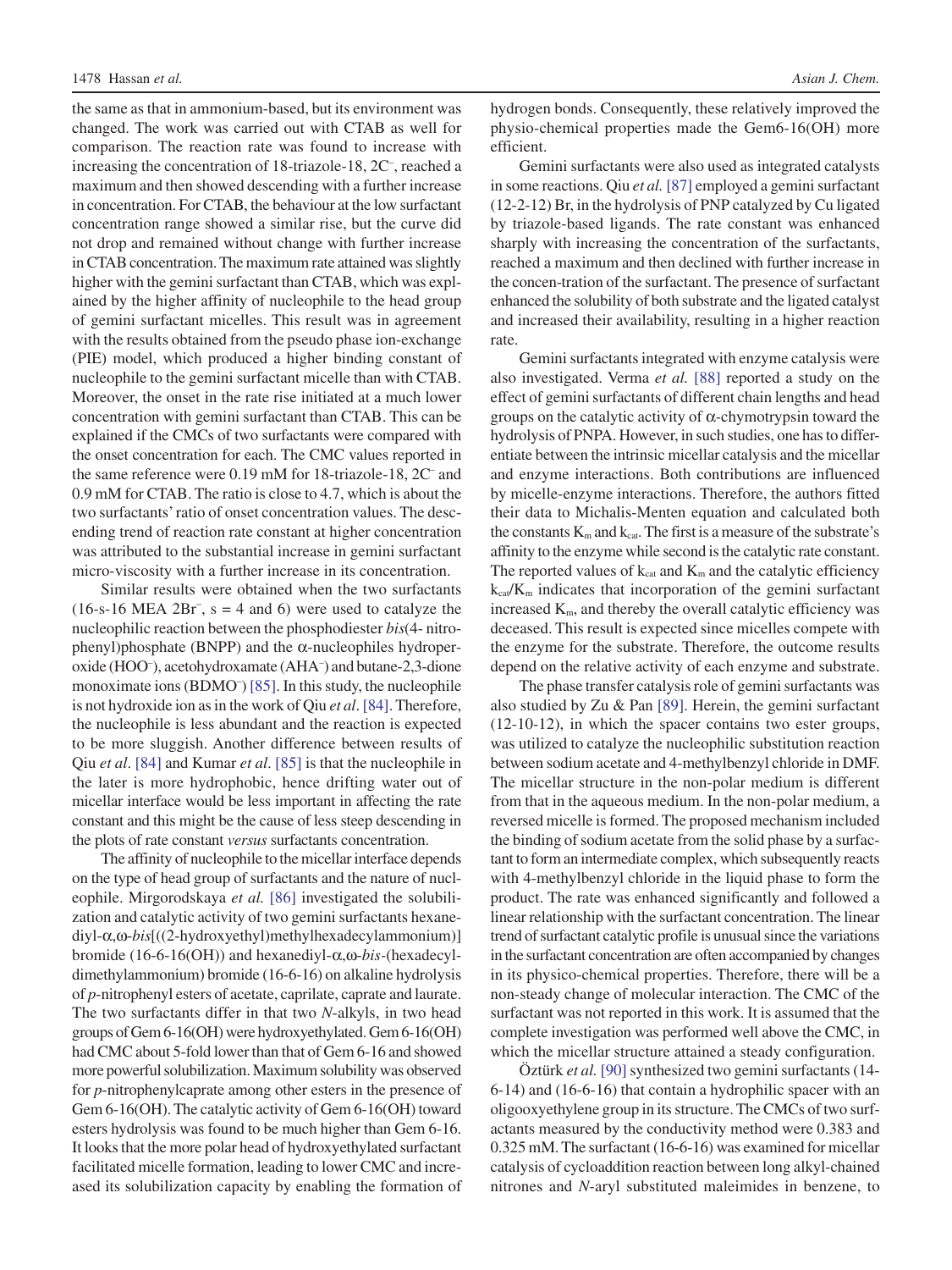<span id="page-8-0"></span>produce the [3+2] diastereoselective isoxazolidine. The yield of the specified product was 90% after 1 h in the presence of 2 mmol of surfactant. About the same yield was recovered after 3.5 h in the absence of surfactant. However, the increased surfactant concentration beyond 2 mmol resulted in reducing the yield within the same reaction time. The catalytic effect of the surfactant was explained by that the reactants were concentrated in the Stern layer of the reversed micelle. This is the reaction center where the polar groups of two reactants associate with polar groups in the heads and spacers of surfactant molecules. The hydrophobic parts of the reactants remain in the organic medium. The decline in the rate constant in the presence of a high surfactant concentration, well above the CMC, was attributed mainly to the dilution that results from the increased volume of the micellar phase.

### **Conclusion**

In the journey of developing micellar catalysts, mixed surfactant systems were one of the promising outcomes. The fascinating advantages of mixed micellar catalysis are the ability to perform some reactions in aqueous media and substitute the harmful and expensive organic solvents with water, the low cost and eco-friendly solvent. The ability to alter the physicochemical properties of the mixed surfactant system provides a technique to control the reaction's pathways and finally increases the selectivity toward the desired products. The effect of mixed catalyzed systems cannot be judged easily as many factors contribute to it. Among the effects that can be alterd with changing the composition of mixed surfactants are hydrophobicity of mixed micelle, dielectric properties, charge density and abundance of water and counterions in the micellar interface. To understand the catalytic effect of mixed surfactant systems on a reaction at certain conditions, the physico-chemical properties must be investigated. The added advantages of gemini surfactants over conventional ones are the ease of their synthesis and attractive physico-chemical properties, which results in higher micellar catalytic efficiency. The possible structural variations in head groups, spacer and tail length made gemini surfactants intriguing. A vast number of gemini surfactants of different physico-chemical properties could be existed and employed in various applications including micellar catalysis.

## **ACKNOWLEDGEMENTS**

One of the authors, Mohammed Hassan is grateful to IIE, New York, for granting him SRF fellowship. The publication of this article was made possible through a Small Grant of Academics in Solidarity (AiS), funded by the German Federal Ministry of Education and Research (BMBF).

## **CONFLICT OF INTEREST**

The authors declare that there is no conflict of interests regarding the publication of this article.

#### **REFERENCES**

- 1. M. Kunkel, S. Bitter, F. Sailer, R.F. Winter and S. Polarz, *ChemRxiv*, (2019);
- https://doi.org/10.26434/chemrxiv.11301725.v1 2. D. Piszkiewicz, *J. Am. Chem. Soc.*, **98**, 3053 (1976); https://doi.org/10.1021/ja00426a083
- 3. K. Martinek, A.K. Yatsimirski, A.V. Levashov and I.V. Berezin, Eds.: K.L. Mittal, The Kinetic Theory and the Mechanisms of Micellar Effects on Chemical Reactions, In: Micellization, Solubilization, and Microemulsions, Springer, Boston, MA, USA, pp. 489-508 (1977); https://doi.org/10.1007/978-1-4613-4157-4\_1
- 4. M. Hassan, M.D. AlAhmadi and M. Mosaid, *Arab. J. Chem.*, **8**, 70 (2015); https://doi.org/10.1016/j.arabjc.2011.01.008
- 5. O. Segun Esan, *Int. Sch. Res. Notices*, **2014**, 680176 (2014); https://doi.org/10.1155/2014/680176
- 6. C.A. Bunton, *Pure Appl. Chem.*, **49**, 969 (1977); https://doi.org/10.1351/pac197749070969
- 7. P. Holland and D.N. Rubingh, Mixed Surfactant Systems-An Overview, Mixed Surfactant Systems, ACS Symposium Series, vol. 501, Washington, DC (1992).
- 8. A. Bera, K. Ojha and A. Mandal, *J. Surfactants Deterg.*, **16**, 621 (2013); https://doi.org/10.1007/s11743-012-1422-4
- 9. J.P. Mata, *J. Dispers. Sci. Technol.*, **27**, 49 (2006); https://doi.org/10.1081/DIS-200066708
- 10. X.Y. Hua and M.J. Rosen, *J. Colloid Interface Sci.*, **90**, 212 (1982); [https://doi.org/10.1016/0021-9797\(82\)90414-3](https://doi.org/10.1016/0021-9797(82)90414-3)
- 11. A. Khan and E.F. Marques, *Curr. Opin. Colloid Interface Sci.*, **4**, 402 (1999); [https://doi.org/10.1016/S1359-0294\(00\)00017-0](https://doi.org/10.1016/S1359-0294(00)00017-0)
- 12. M.J. Rosen, Synergism in Binary Mixtures of Surfactants at Various Interfaces, In: Mixed Surfactant Systems, ACS Symposium Series, vol. 501, Chap. 21, pp. 316-326 (1992). https://doi.org/10.1021/bk-1992-0501.ch021
- 13. M.J. Rosen and X.Y. Hua, *J. Am. Oil Chem. Soc.*, **60**, 633 (1983); https://doi.org/10.1007/BF02679803
- 14. M.J. Rosen and D.S. Murphy, *J. Colloid Interface Sci.*, **110**, 224 (1986); [https://doi.org/10.1016/0021-9797\(86\)90371-1](https://doi.org/10.1016/0021-9797(86)90371-1)
- 15. J. Zawala, A. Wiertel-Pochopien and P.B. Kowalczuk, *Minerals*, **10**, 192 (2020); https://doi.org/10.3390/min10020192
- 16. G. Sugihara, S. Nagadome, S.W. Oh and J.S. Ko, *J. Oleo Sci.*, **57**, 61 (2008); https://doi.org/10.5650/jos.57.61
- 17. H. Zhang and P.L. Dubin, *J. Colloid Interface Sci.*, **186**, 264 (1997); https://doi.org/10.1006/jcis.1996.4613
- 18. M. Abe, N. Tsubaki and K. Ogino, *J. Colloid Interface Sci.*, **107**, 503 (1985); [https://doi.org/10.1016/0021-9797\(85\)90202-4](https://doi.org/10.1016/0021-9797(85)90202-4)
- 19. D. Kumar, S. Hidayathulla and M.A. Rub, *J. Mol. Liq.*, **271**, 254 (2018); https://doi.org/10.1016/j.molliq.2018.08.147
- 20. B.L. Bales and R. Zana, *J. Phys. Chem. B*, **106**, 1926 (2002); https://doi.org/10.1021/jp013813y
- 21. A.M. Kalsin, T.A. Peganova, V.V. Novikov, M. Peruzzini and L. Gonsalvi, *Catal. Sci. Technol.*, **5**, 4458 (2015); https://doi.org/10.1039/C5CY00839E
- 22. F.M. Monger and C.A. Littau, *J. Am. Chem. Soc.*, **113**, 1451 (1991); https://doi.org/10.1021/ja00004a077
- 23. M.H. Mondal, S. Malik, A. Roy, R. Saha and B. Saha, *RSC Adv.*, **5**, 92707 (2015); https://doi.org/10.1039/C5RA18462B
- 24. B.E. Brycki, I.H. Kowalczyk, A. Szulc, O. Kaczerewska and M. Pakiet, Multifunctional Gemini Surfactants: Structure, Synthesis, Properties and Applications, In: Application and Characterization of Surfactants, IntechOpen (2017);

https://doi.org/10.5772/intechopen.68755

- 25. R. Zana, *J. Colloid Interface Sci.*, **248**, 203 (2002); https://doi.org/10.1006/jcis.2001.8104
- 26. G. La Sorella, G. Strukul and A. Scarso, *Green Chem.*, **17**, 644 (2015); https://doi.org/10.1039/C4GC01368A
- 27. Y. Moroi, Micellar Catalysis, In: Micelles, Springer, Boston, MA, USA, pp. 195-209 (1992).
- 28. D. Pérez-Bendito and S. Rubio, *Trends Analyt. Chem.*, **12**, 9 (1993); [https://doi.org/10.1016/01659936\(93\)85008-7](https://doi.org/10.1016/01659936(93)85008-7)
- 29. A.M. Misselyn-Bauduin, A. Thibaut, J. Grandjean, G. Broze and R. Jérôme, *J. Colloid Interface Sci.*, **238**, 1 (2001); https://doi.org/10.1006/jcis.2001.7451
- 30. D. Varade, H. Ankleshwaria and P. Bahadur, *Tenside Surf. Deterg.*, **40**, 46 (2003).
- 31. J.K. Scamehorn, Phenomena in Mixed Surfactant Systems, ACS Symposium Series No. 311, American Chemical Society, Washington, DC (1986).
- 32. B.L. Bales, R. Ranganathan and P.C. Griffiths, *J. Phys. Chem. B*, **105**, 7465 (2001); https://doi.org/10.1021/jp010941d